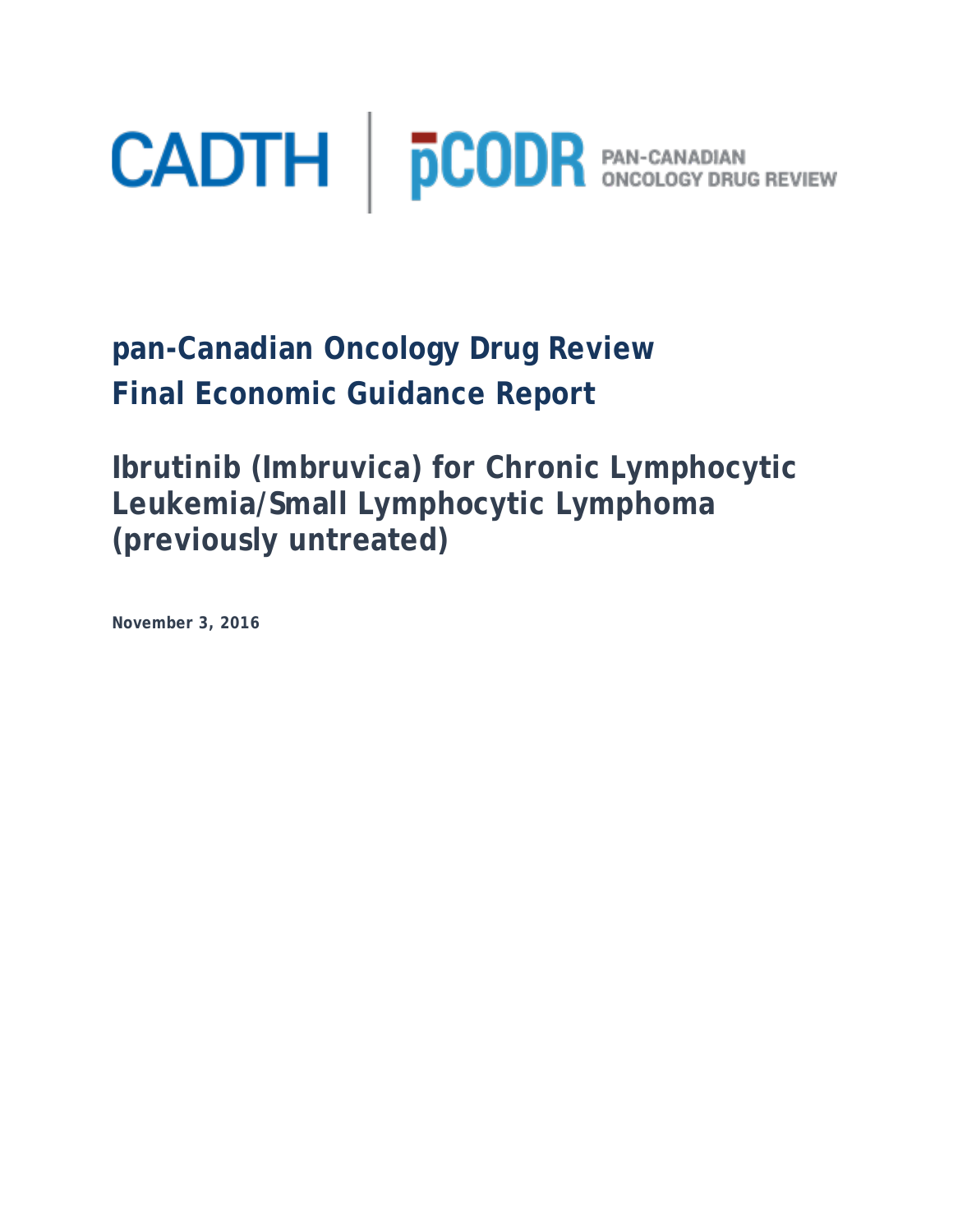## **DISCLAIMER**

#### **Not a Substitute for Professional Advice**

This report is primarily intended to help Canadian health systems leaders and policymakers make well-informed decisions and thereby improve the quality of health care services. While patients and others may use this report, they are made available for informational and educational purposes only. This report should not be used as a substitute for the application of clinical judgment in respect of the care of a particular patient or other professional judgment in any decision making process, or as a substitute for professional medical advice.

#### **Liability**

pCODR does not assume any legal liability or responsibility for the accuracy, completeness or usefulness of any information, drugs, therapies, treatments, products, processes, or services disclosed. The information is provided "as is" and you are urged to verify it for yourself and consult with medical experts before you rely on it. You shall not hold pCODR responsible for how you use any information provided in this report.

Reports generated by pCODR are composed of interpretation, analysis, and opinion on the basis of information provided by pharmaceutical manufacturers, tumour groups, and other sources. pCODR is not responsible for the use of such interpretation, analysis, and opinion. Pursuant to the foundational documents of pCODR, any findings provided by pCODR are not binding on any organizations, including funding bodies. pCODR hereby disclaims any and all liability for the use of any reports generated by pCODR (for greater certainty, "use" includes but is not limited to a decision by a funding body or other organization to follow or ignore any interpretation, analysis, or opinion provided in a pCODR report).

# **FUNDING**

The pan-Canadian Oncology Drug Review is funded collectively by the provinces and territories, with the exception of Quebec, which does not participate in pCODR at this time.

pCODR Final Economic Guidance Report - Ibrutinib (Imbruvica) for Chronic Lymphocytic Leukemia/Small Lymphocytic Lymphoma (previously untreated)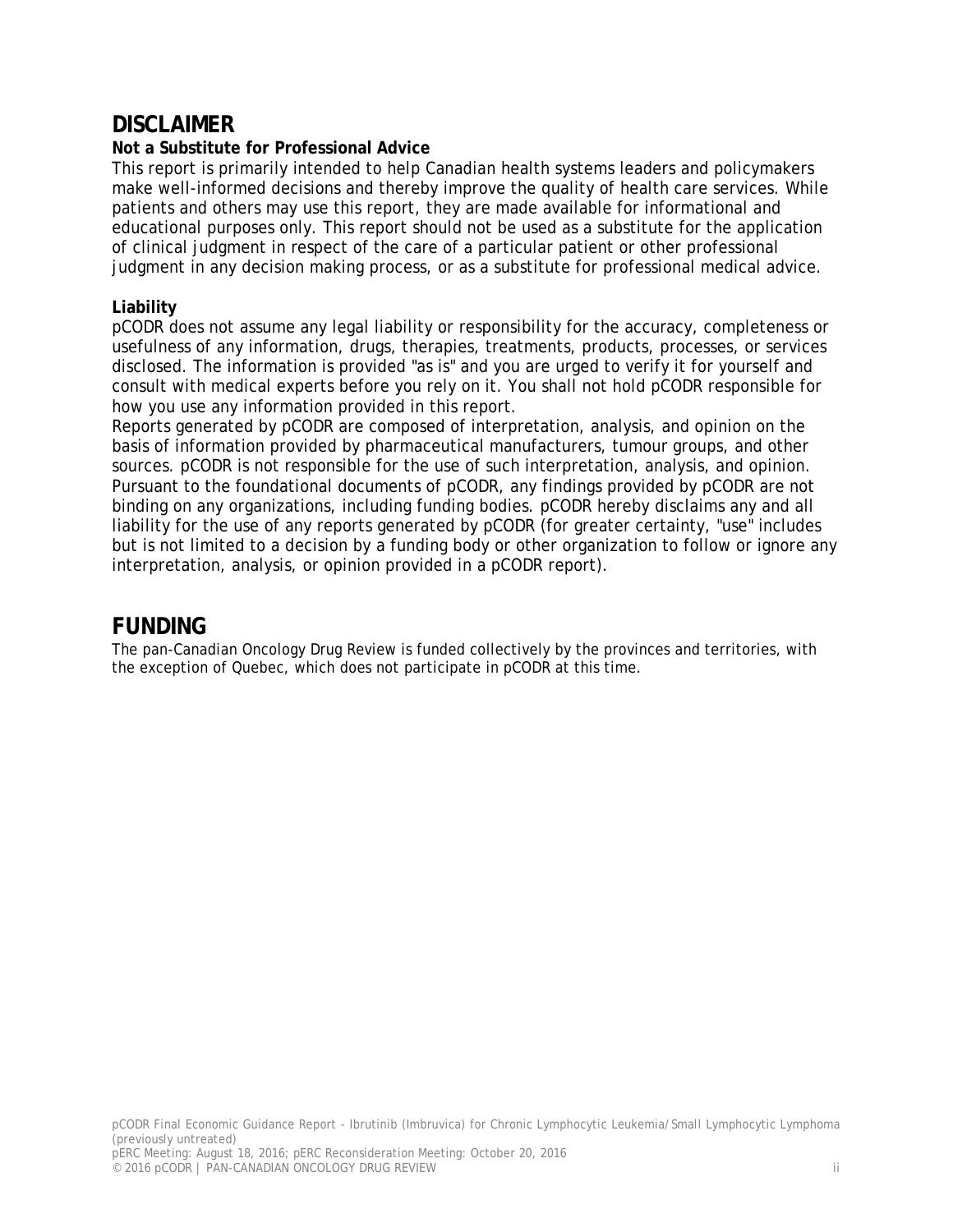# **INQUIRIES**

Inquiries and correspondence about the pan-Canadian Oncology Drug Review (pCODR) should be directed to:

pan-Canadian Oncology Drug Review 154 University Avenue, Suite 300 Toronto, ON M5H 3Y9

Telephone: 613-226-2553 Toll Free: 1-866-988-1444 Fax: 1-866-662-1778 Email: info@pcodr.ca Website: www.cadth.ca/pcodr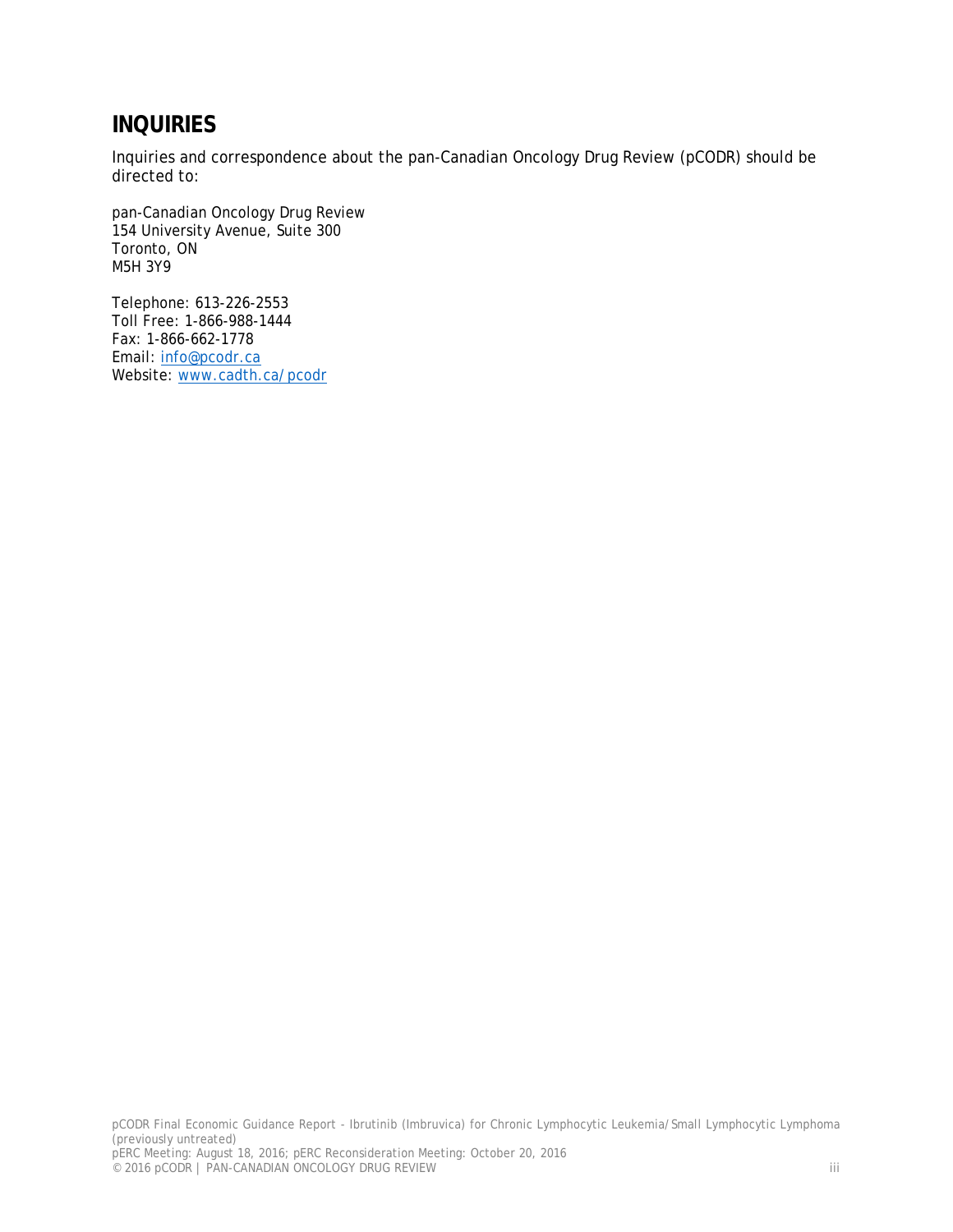# **TABLE OF CONTENTS**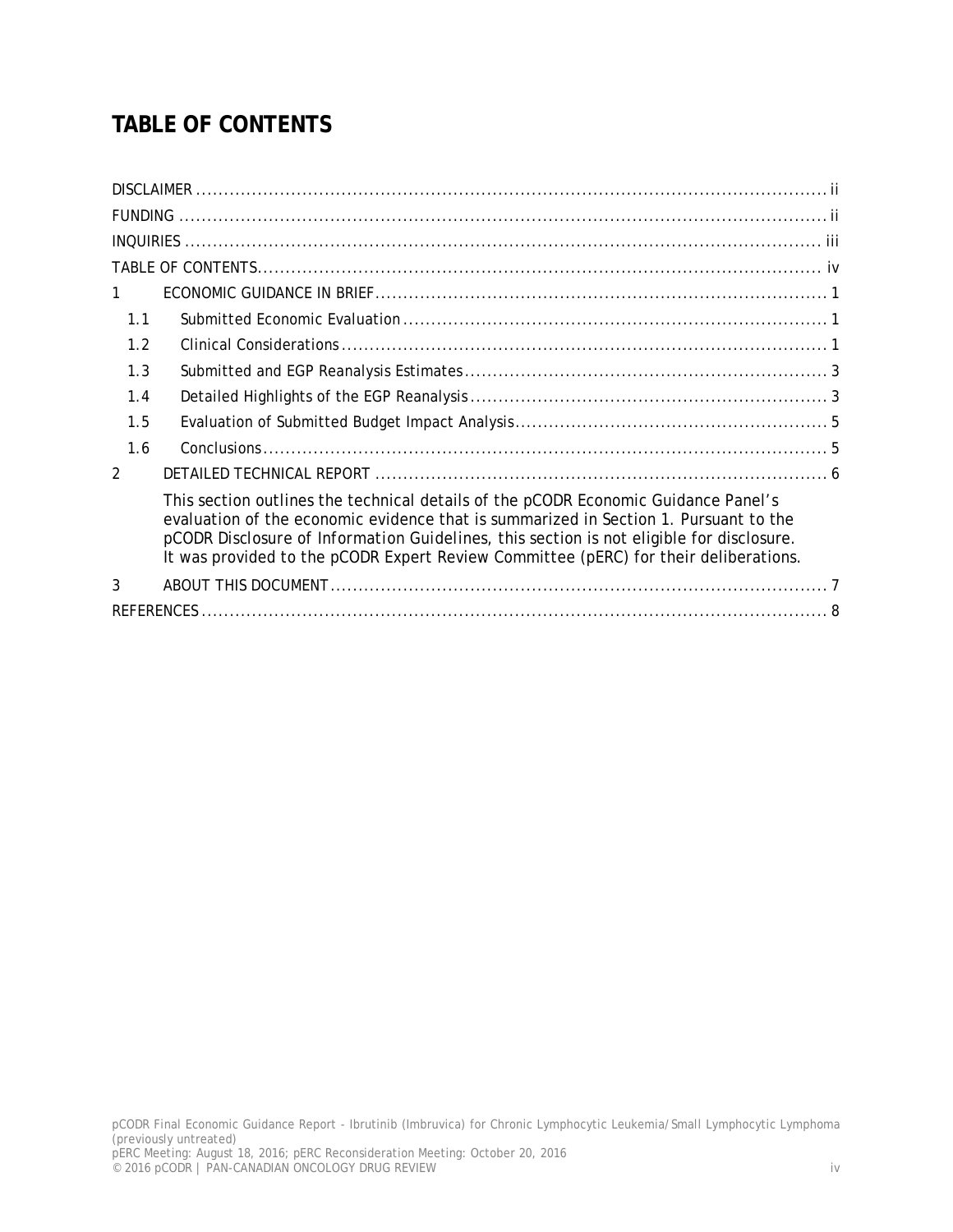# **1 ECONOMIC GUIDANCE IN BRIEF**

#### **1.1 Submitted Economic Evaluation**

The economic analysis **submitted to pCODR by Janssen** compared ibrutinib to chlorambucil for patients with untreated chronic lymphocytic leukemia or small lymphocytic lymphoma who are not eligible for fludarabine-based therapy.

| Funding Request/Patient Population               | Previously untreated CLL patients who are not      |  |  |  |
|--------------------------------------------------|----------------------------------------------------|--|--|--|
| Modelled                                         | appropriate for fludarabine-based treatments.      |  |  |  |
| Type of Analysis                                 | <b>CUA &amp; CEA</b>                               |  |  |  |
| Type of Model                                    | Partitioned survival model                         |  |  |  |
| Comparator                                       | Chlorambucil                                       |  |  |  |
| Year of costs                                    | 2015                                               |  |  |  |
| Time Horizon                                     | 15 years                                           |  |  |  |
| Perspective                                      | Government                                         |  |  |  |
| Cost of ibrutinib                                | Ibrutinib costs \$90.65 per 140 mg capsule         |  |  |  |
|                                                  |                                                    |  |  |  |
|                                                  | At the recommended dose of 420 mg once daily,      |  |  |  |
|                                                  | <i>ibrutinib costs:</i>                            |  |  |  |
|                                                  | \$271.95 per day                                   |  |  |  |
|                                                  | \$7614.60 per 28-day course                        |  |  |  |
| Cost of chlorambucil*                            | Chlorambucil costs \$1.43 per 2 mg tablet          |  |  |  |
|                                                  |                                                    |  |  |  |
|                                                  | At a dose of 0.5 mg/kg iv on days 1 and 15 of each |  |  |  |
|                                                  | 28 day cycle, chlorambucil costs:                  |  |  |  |
|                                                  | $$1.79$ per day                                    |  |  |  |
|                                                  | \$50.22 per 28-day course                          |  |  |  |
| Model Structure                                  | A partitioned survival model that included three   |  |  |  |
|                                                  | health states (progression-free, post-progression, |  |  |  |
|                                                  | and dead) was used. All patients enter the         |  |  |  |
|                                                  | progression free health state. The difference      |  |  |  |
|                                                  | between the overall survival and progression-free  |  |  |  |
|                                                  | survival curves inform the post-progression state. |  |  |  |
| Key Data Sources                                 | RESONATE-2 trial <sup>1</sup>                      |  |  |  |
|                                                  | Chart review & expert opinion                      |  |  |  |
| * Price Source: IMS Brogan accessed June 7, 2016 |                                                    |  |  |  |

#### **Table 1. Submitted Economic Model**

### **1.2 Clinical Considerations**

**According to the pCODR Clinical Guidance Panel (CGP)**, this comparison is appropriate, though it is not ideal because not many patients are on ibrutinib; many patients who are eligible move to fludarabine. At the time of trial design, this comparator was the most likely to be used; there are now other treatments. The Submitter considered an indirect comparison versus obinutuzumab + chlorambucil, however, differences between the two trials identified (RESONATE-2 and CLL-11) in the dosage of chlorambucil, and variability in the study population led to their conclusion that an indirect comparison is not appropriate.

pCODR Final Economic Guidance Report - Ibrutinib (Imbruvica) for Chronic Lymphocytic Leukemia/Small Lymphocytic Lymphoma (previously untreated)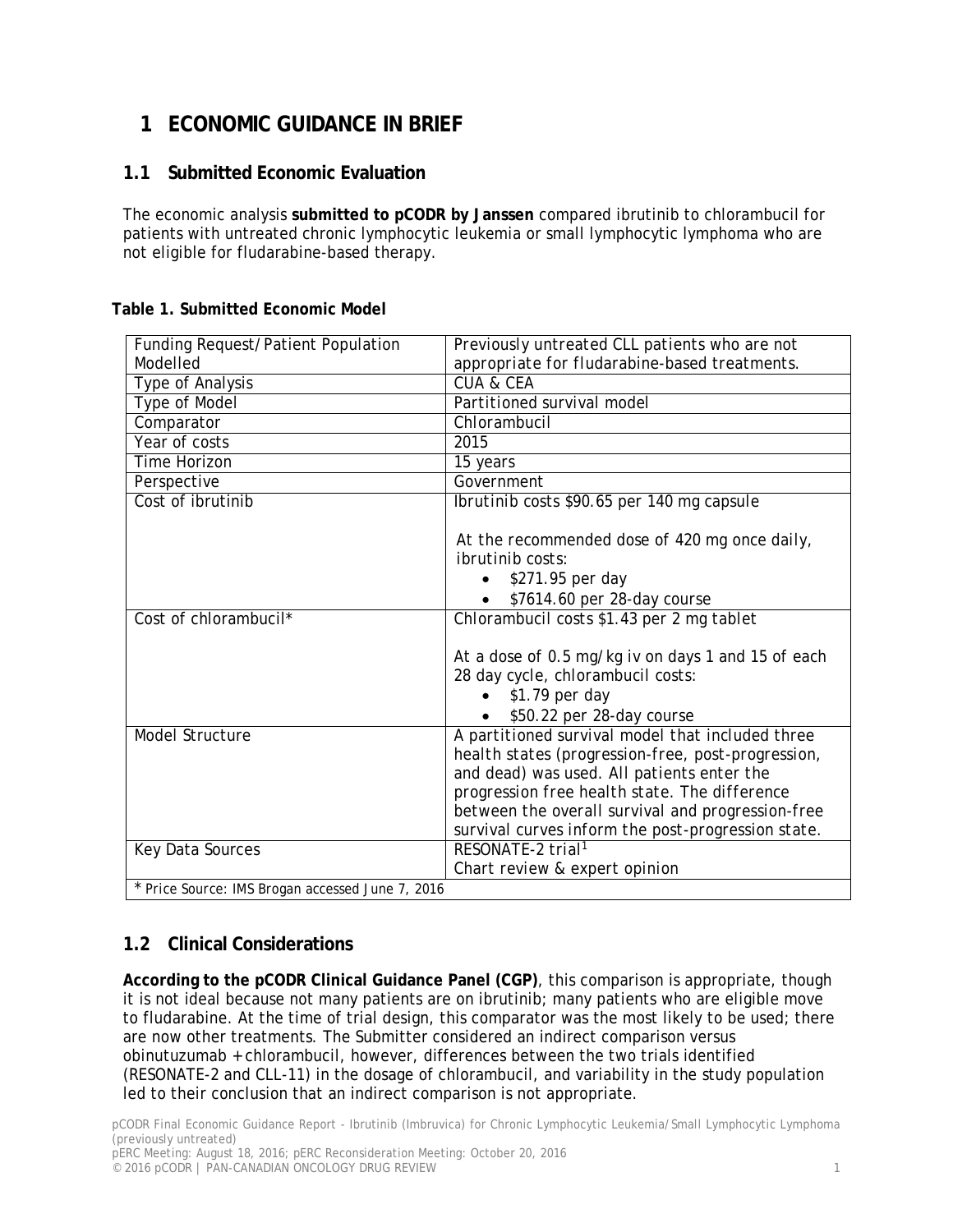- Relevant issues identified by the CGP included:
	- o *There is net clinical benefit with ibrutinib for patients with previously untreated CLL.*
	- o The choice of comparator was appropriate at the time the study was designed.
	- $\circ$  Patients with the del(17p13.1) mutation should be eligible for treatment with ibrutinib

**Summary of registered clinician input relevant to the economic analysis** Registered clinicians considered:

- o CLL is a common malignancy and given the aging Canadian demographics, more incident cases are expected
- o Longer progression free survival likely to mean significantly longer time until another line of therapy required.
- o Lack of infusion reactions, less cytopenias, less expected resource utilization (e.g. hospital admissions, frequent visits for blood transfusion support).
- o The oral route will require enhanced patient education (re toxicity reporting), team education (nursing, pharmacist) and compliance monitoring.
- o Concerns about rare but concerning toxicities of bleeding (rarely grade 3-4) and atrial fibrillation.
- o Adverse events and progression free survival were modeled in the economic analysis.

#### **Summary of patient input relevant to the economic analysis**

**Patients** considered side effects, chance to live longer, achieve a remission and have an improved quality of life*.* Each of these factors were considered in the economic analysis.

**Summary of Provincial Advisory Group (PAG) input relevant to the economic analysis** PAG considered the following factors (enablers or barriers) important to consider if implementing a funding recommendation for ibrutinib, which are relevant to the economic analysis:

*Enablers*

- Flat, once, daily dose of ibrutinib.
- Oral route of administration.

#### *Barriers*

- High cost of ibrutinib.
- Long duration of treatment, which is unknown given the lack of data.
- Large prevalent number of patients potentially eligible for treatment.

pCODR Final Economic Guidance Report - Ibrutinib (Imbruvica) for Chronic Lymphocytic Leukemia/Small Lymphocytic Lymphoma (previously untreated)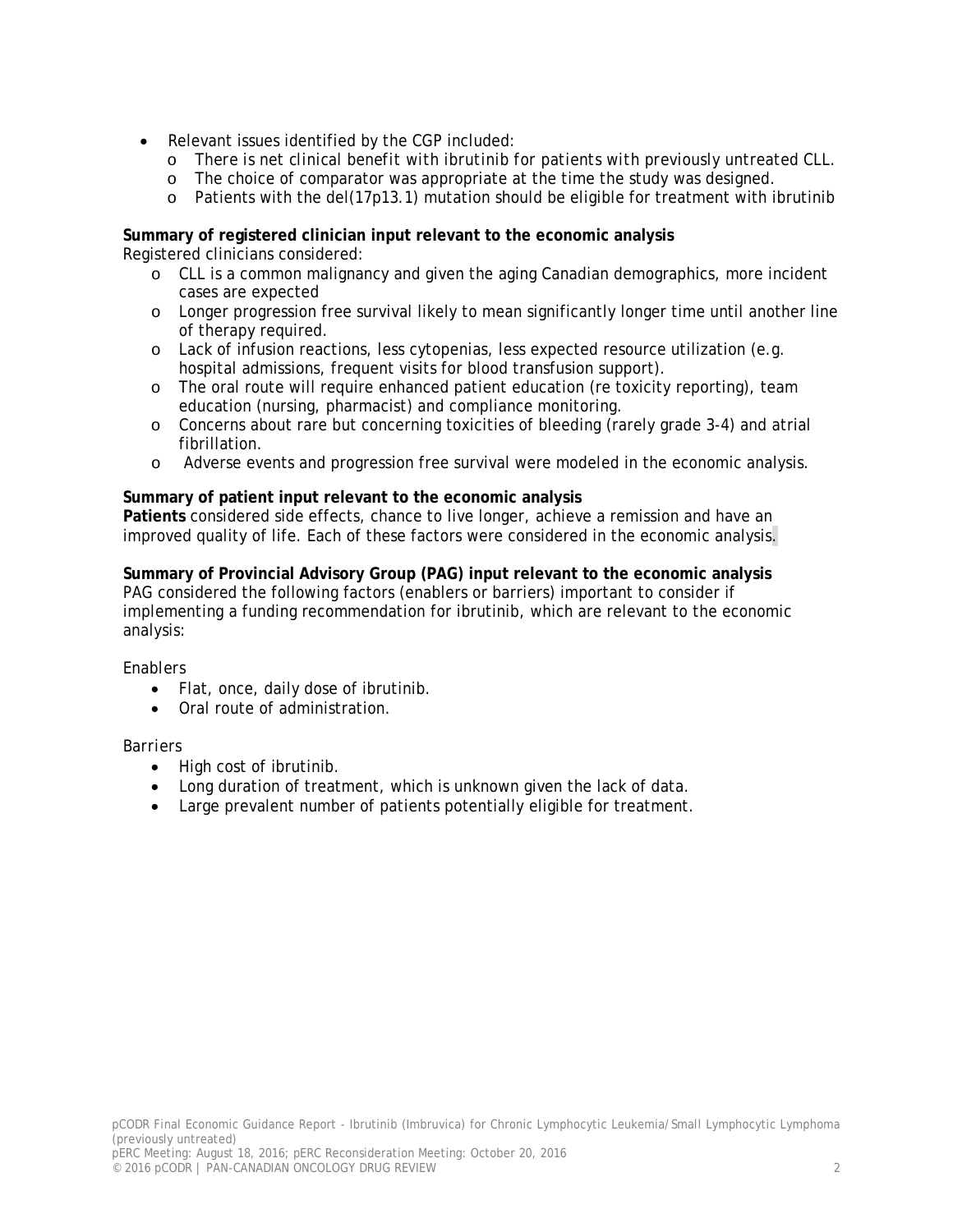#### 1.3 Submitted and EGP Reanalysis Estimates

| Estimates (range/point) | <b>Submitted</b> | <b>EGP Reanalysis</b> | <b>EGP Reanalysis</b> |  |
|-------------------------|------------------|-----------------------|-----------------------|--|
|                         |                  | <b>Lower bound</b>    | <b>Upper bound</b>    |  |
| ICER estimate (\$/QALY) | \$101,405        | \$141,616             | \$233,945             |  |
| ΔE (QALY)               | 2.87             | 1.76                  | 0.77                  |  |
| Progression-free        | 2.04             | 1.82                  | 0.73                  |  |
| Post-progression        | 0.84             | 0.05                  | 0.03                  |  |
| $\Delta E$ (LY)         | 3.74             | 1.72                  | 0.51                  |  |
| <b>Progression-free</b> | 2.43             | 2.16                  | 0.94                  |  |
| Post-progression        | 1.31             | $-0.45$               | $-0.43$               |  |
| $\Delta C$ (\$)         | \$291,214        | \$249,509             | \$178,941             |  |

Table 2. Submitted and EGP Reanalysis Estimates

The main assumptions and limitations with the submitted economic evaluation were:

- The assumed ongoing benefit of ibrutinib. Given the relatively short duration of the clinical trial (median follow-up for PFS was 18.4 months), the model assumed that there would be an increased long term benefit for those on ibrutinib, despite a lack of data from the trial to support this. In order to model long-term benefit, the model relied on extrapolation. Both the length and the type of extrapolation introduce uncertainty into the estimates.
- The submitted base case shows incremental gains in QALYs in the post-progression health state. According to the CGP, there is no biological plausibility for this benefit.

#### Detailed Highlights of the EGP Reanalysis  $1.4$

The EGP made the following changes to the submitted economic model:

**Lower bound** 

- The EGP used a time horizon of 10 years, instead of 15 years used in the base case,  $\bullet$ based on input from the CGP. The CGP considered 10-years as an appropriate time horizon by considering the life expectancy of patients with CLL from start of treatment and median age at time of diagnosis. Further, a time horizon of ten years is consistent with other CLL drugs reviewed by pCODR.
- Overall survival hazard ratio = 0.44 (95% CI: 0.212 0.917). Given the absence of long  $\bullet$ term follow up data, the submitter used data from the Ladyzinki chlorambucil curves and applied the HR for ibrutinib to the curves for the period of extrapolation (after the end of the trial) in the submitted base case. Given that data were available from a collective dataset of patients within the RESONATE-2 trial and those that went onto the non-randomized, observational, extension follow-up, the EGP used the HR: 0.44 (95% CI: 0.212 - 0.917) at the 28 month analysis from this collective dataset to inform the OS curve following the end of the trial period.

#### **Upper bound**

Hazard ratio equal to 1 at 26 months (trial end date) for both PFS and OS, given the short follow-up, as a conservative exploratory analysis. Further, this analysis explores a reduction in the post-progression gains seen with ibrutinib; the CGP confirmed there is no reason that patients on ibrutinib, after progression, would continue to have QALY gains. The EGP considered feedback from the submitter regarding the use of a HR equal to 1 for OS and PFS following the trial period. Given the short follow up period for the trial data, the EGP used estimates that best captured the uncertainty in the data to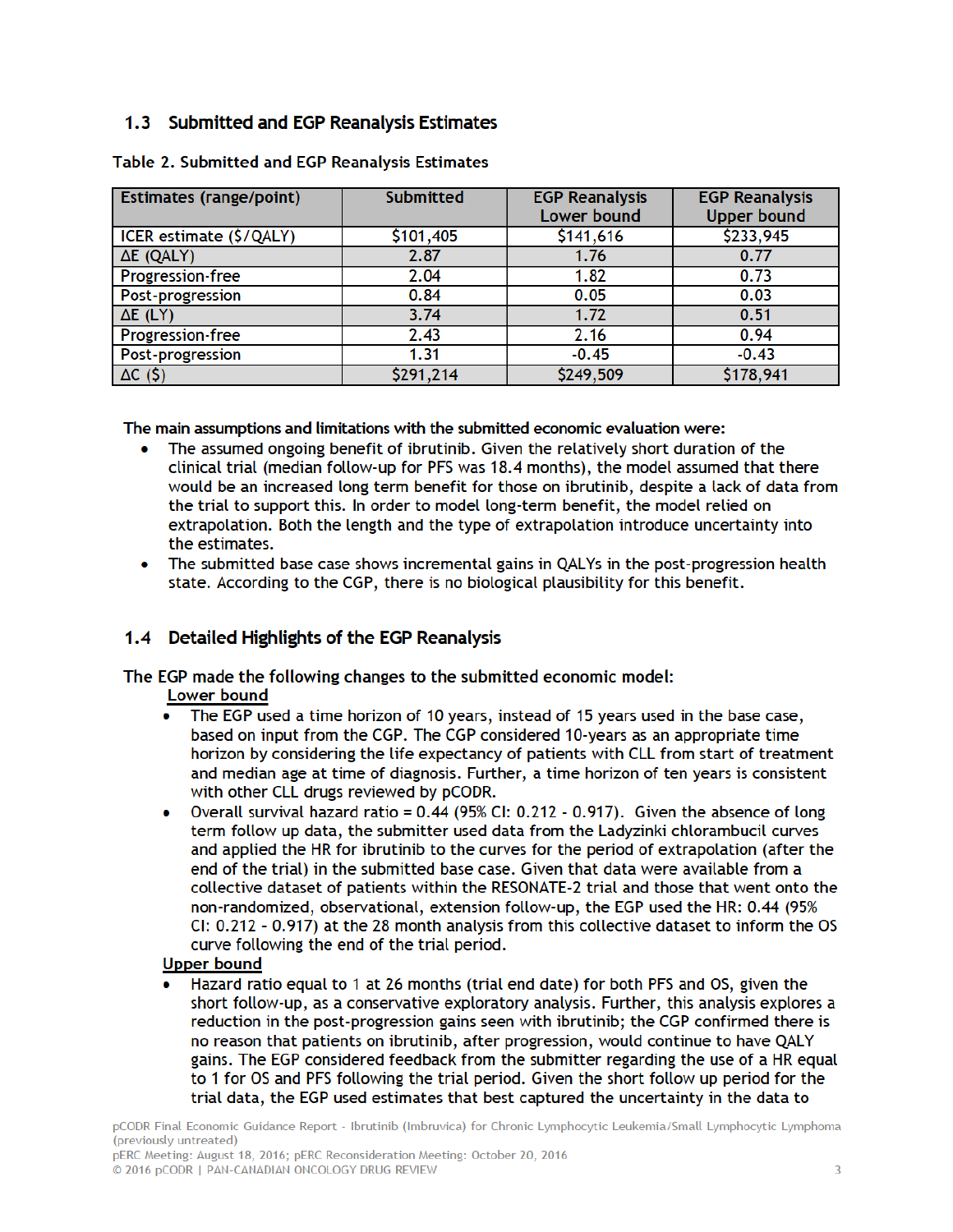model long term results. The EGP did not consider it appropriate to use 3 year updated Phase 1/2b trial results of 31 patients to model survival over 10 years. The EGP also noted that using a HR equal to 1 at trial end date was the best approach with the submitted model, in order to reduce the post-progression gain in QALY's observed in the base case results. While the EGP acknowledges using a HR equal to 1 after the trial period is conservative and that it is unlikely that treatment benefit would end at the end of the trial, given the limitations in the available evidence and modeling of postprogression benefit, it was considered appropriate to use this approach to estimate an upper bound of the reanalysis estimates.

- No utility increment for ibrutinib, based on CGP feedback that these drugs are similar, and therefore patients would experience similar quality of life on these drugs. The EGP wanted to include the possibility that there was no utility difference between ibrutinib and chlorambucil and explored this in the upper bound.
- Include idelalisib as a subsequent treatment option for 50% of ibrutinib patients. Though there is no standard of care in subsequent treatments across Canada, the CGP indicated that idelalisib is a possibility, and could be administered in patients. As a conservative estimate, it was assumed that 50% of patients would receive idelalisib. The EGP considered feedback from the submitter regarding the assumption in the reanalysis that 50% of patients would receive idelalisib as a subsequent therapy. Given the recommendation for reimbursement of idelalisib in this subsequent line of treatment, the EGP and CGP agreed that it is reasonable to consider the impact of this treatment with the assumption that it would be used in 50% of patients. Additionally, the EGP agreed that there is no rationale to consider that exploring the uncertainty in the long term benefit of ibrutinib and exploring the potential for 50% of patients to be treated with idelalisib in subsequent treatments are mutually exclusive. Regardless of the benefit a patient would gain through ibrutinib, upon progression, patients would move to a subsequent treatment. The EGP presented a conservative estimate in the upper bound exploring the inputs that created the largest uncertainty in the ICER.

| <b>Description of Reanalysis</b>                   | AC        | ΔE           | <b>ICUR</b> | $\Delta$ from        |  |  |  |
|----------------------------------------------------|-----------|--------------|-------------|----------------------|--|--|--|
|                                                    |           | <b>QALYs</b> | (QALY)      | <b>baseline ICUR</b> |  |  |  |
| Submitted base case                                | \$291,213 | 2.87         | \$101,405   |                      |  |  |  |
| EGP's Reanalysis for the Best Case Estimate        |           |              |             |                      |  |  |  |
| <b>LOWER BOUND</b>                                 |           |              |             |                      |  |  |  |
| Time horizon - 10 years                            | \$273,534 | 2.44         | \$111,955   | \$10,550             |  |  |  |
| Overall survival hazard ratio 0.44 at<br>trial end | \$255,206 | 1.88         | \$135,882   | \$34,477             |  |  |  |
| Best case estimate of above two                    | \$249,509 | 1.76         | \$141,616   | \$40,211             |  |  |  |
| parameters                                         |           |              |             |                      |  |  |  |
| <b>UPPER BOUND</b>                                 |           |              |             |                      |  |  |  |
|                                                    |           |              |             |                      |  |  |  |
| Hazard ratio = 1 at trial end (PFS $\&$ OS)        | \$140,365 | 0.84         | \$167,587   | \$66,182             |  |  |  |
| No utility increment for ibrutinib (ie:            | \$291,213 | 2.73         | \$106,558   | \$5,153              |  |  |  |
| utilities are the same for both groups)            |           |              |             |                      |  |  |  |
| Idelalisib included as a subsequent                | \$336,974 | 2.92         | \$115,590   | \$14,185             |  |  |  |
| treatment for 50% of ibrutinib patients            |           |              |             |                      |  |  |  |
| Best case estimate of above five                   | \$178,941 | 0.77         | \$233,945   | \$132,540            |  |  |  |
| parameters                                         |           |              |             |                      |  |  |  |

#### Table 3. EGP Reanalysis Estimates

pCODR Final Economic Guidance Report - Ibrutinib (Imbruvica) for Chronic Lymphocytic Leukemia/Small Lymphocytic Lymphoma (previously untreated)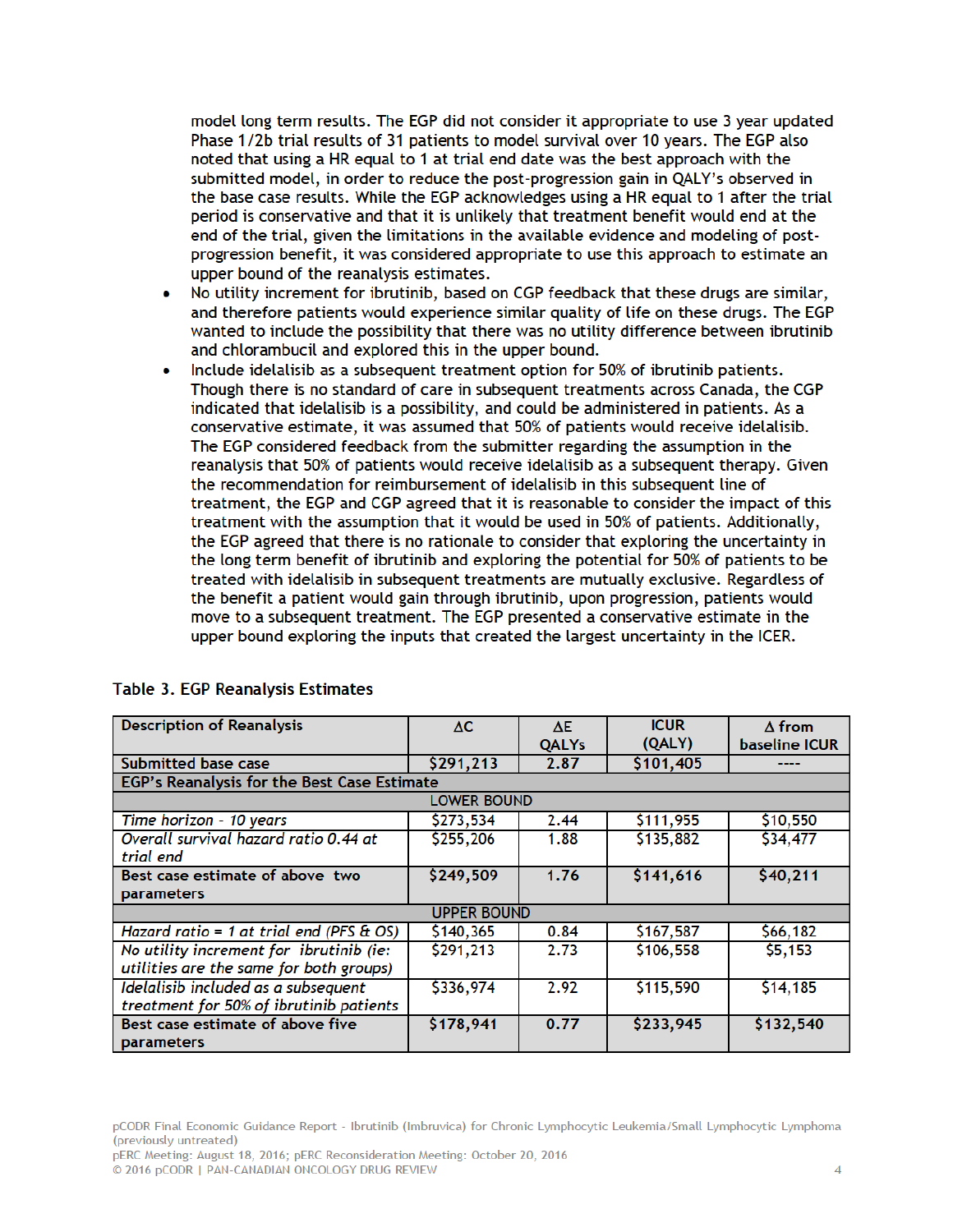#### **1.5 Evaluation of Submitted Budget Impact Analysis**

The factors that most influence the budget impact analysis include:

- Number of patients with CLL (20% more patients increases the incremental costs by 20%),
- Patient adherence (20% increase in patient adherence increases the incremental the costs by 25%),
- Market share (20% increase in the market share increases the incremental costs by 20%),
- number of patients eligible for reimbursement (increasing the number of patients eligible for reimbursement form 67% to 100% increases the incremental costs by 50%), and
- Cost of ibrutinib (20% increase in cost of ibrutinib increases the incremental costs by 16%).

Key limitations of the BIA model include not including the long-term treatment duration. Patients who are on ibrutinib may be on it for many years; these down-stream costs were not captured. These parameters were not able to be modified and explored by the EGP.

#### **1.6 Conclusions**

**The EGP's best estimate of** ∆**C and** ∆**E for ibrutinib when compared to chlorambucil is:**

- Between \$141,616/QALY and \$233,945/QALY
- The extra cost of ibrutinib is between \$178,941 and \$249,509. *The main factors that influence incremental costs are the overall and progression-free survival estimates, the cost of ibrutinib and the type of subsequent treatment included.*
- The extra clinical effect of ibrutinib is between 0.77 and 1.76 (ΔE). *The main factors that influence incremental effectiveness are the time horizon, the duration of treatment effect, and overall survival estimates.*

#### **Overall conclusions of the submitted model:**

- *This model attempts to project the long-term benefits of ibrutinib as a first-line therapy. Given the short duration of the trial, the model relied heavily on extrapolating immature overall survival data that was not a primary end-point in the clinical trial, using extrapolation methods that may not replicate clinical practice (ie maintenance of hazard ratio, and linear decrease).*
- *If one accepts that the overall survival benefit would not last beyond the trial, then the ICER is more likely to be towards the upper bound of the range (~\$200,000/QALY).*
- *Though the EGP provided re-analysis estimates, there remains a significant amount of uncertainty in the OS of ibrutinib compared with chlorambucil due to the relatively short trial follow-up. Therefore, the ICER could be higher or lower depending on the true overall survival benefit for ibrutinib compared with chlorambucil.*

pCODR Final Economic Guidance Report - Ibrutinib (Imbruvica) for Chronic Lymphocytic Leukemia/Small Lymphocytic Lymphoma (previously untreated)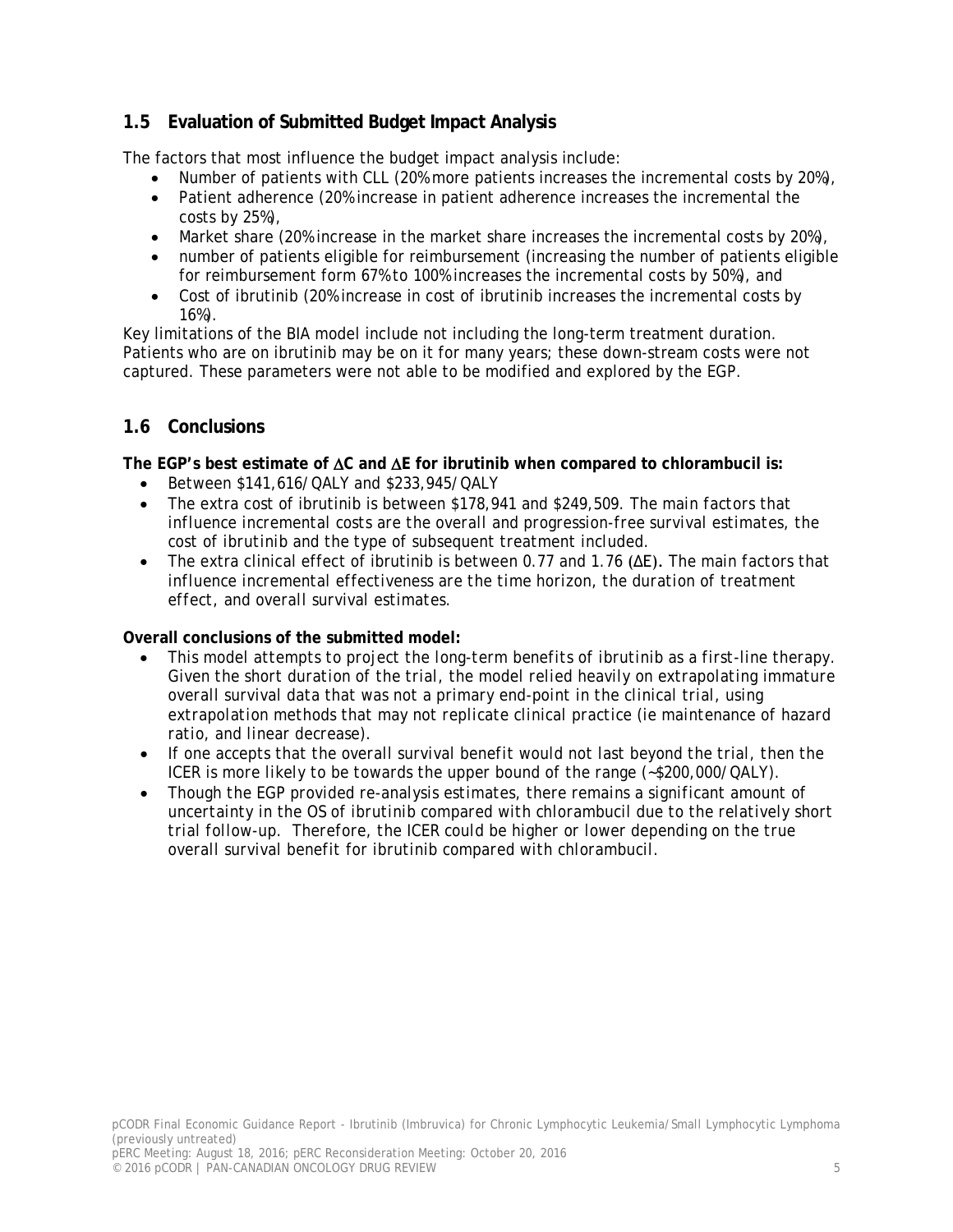# **2 DETAILED TECHNICAL REPORT**

This section outlines the technical details of the pCODR Economic Guidance Panel's evaluation of the economic evidence that is summarized in Section 1. Pursuant to the *pCODR Disclosure of Information Guidelines*, this section is not eligible for disclosure. It was provided to the pCODR Expert Review Committee (pERC) for their deliberations.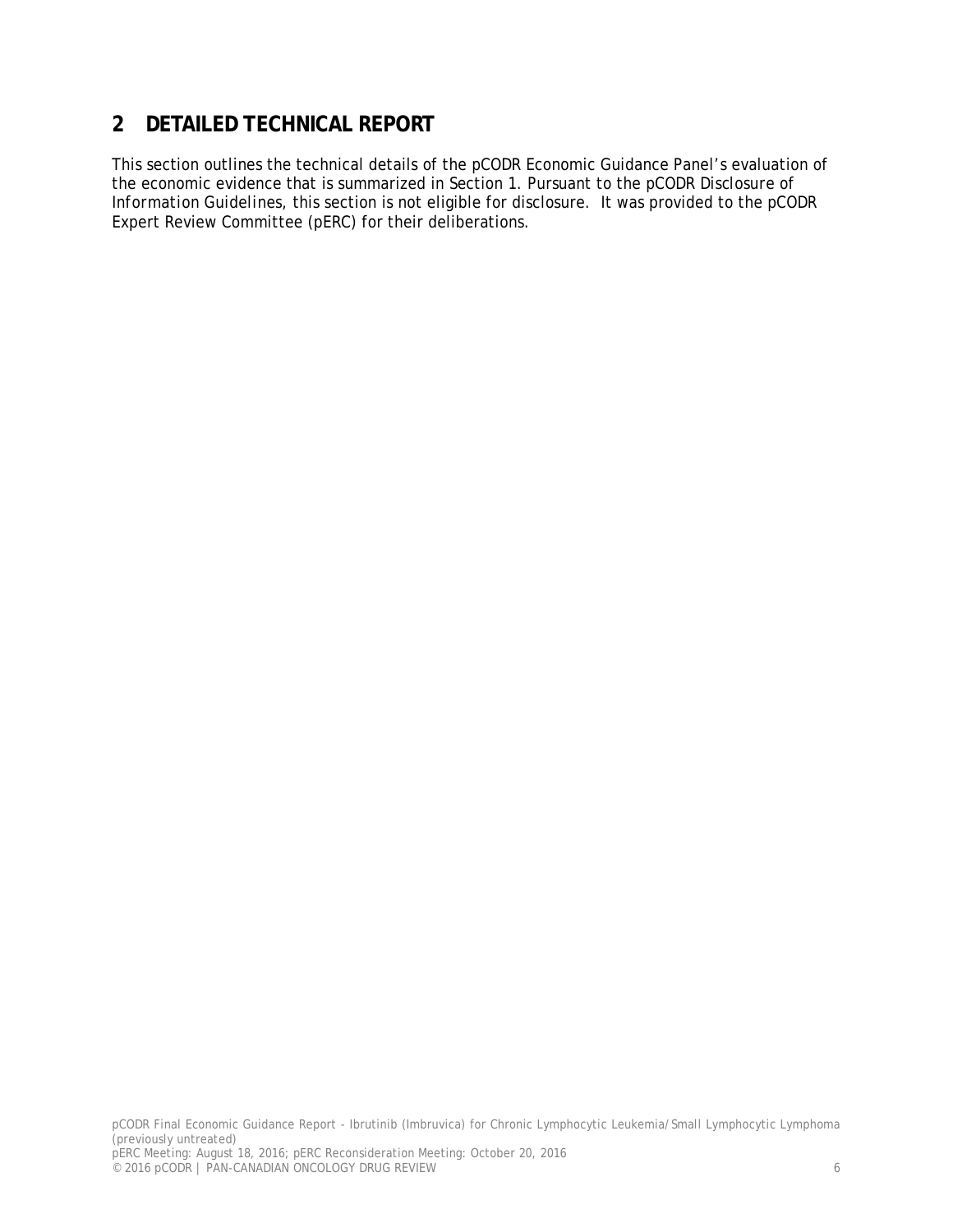# **3 ABOUT THIS DOCUMENT**

This Economic Guidance Report was prepared by the pCODR Economic Guidance Panel and supported by the pCODR Leukemia Clinical Guidance Panel and the pCODR Methods Team. This document is intended to advise the pCODR Expert Review Committee (pERC) regarding resource implications and the cost-effectiveness of ibrutinib (Imbruvica) for chronic lymphocytic leukemia/small lymphocytic leukemia. A full assessment of the clinical evidence of ibrutinib (Imbruvica) for chronic lymphocytic leukemia/small lymphocytic lymphoma is beyond the scope of this report and is addressed by the relevant pCODR Clinical Guidance Report. Details of the pCODR review process can be found on the pCODR website (www.cadth.ca/pcodr).

pCODR considers it essential that pERC recommendations be based on information that can be publicly disclosed. Information included in the Economic Guidance Report was handled in accordance with the *pCODR Disclosure of Information Guidelines*. There was no non-disclosable information in the Economic Guidance Report provided to pERC for their deliberations.

This Final Economic Guidance Report is publicly posted at the same time that a pERC Final Recommendation is issued. The Final Economic Guidance Report supersedes the Initial Economic Guidance Report. Note that no revisions were made in between posting of the Initial and Final Guidance Reports.

The Economic Guidance Panel is comprised of economists selected from a pool of panel members established by the pCODR Secretariat. The panel members were selected by the pCODR secretariat, as outlined in the pCODR Nomination/Application Information Package and the Economic Guidance Panel Terms of Reference, which are available on the pCODR website (www.cadth.ca/pcodr). Final selection of the pool of Economic Guidance Panel members was made by the pERC Chair in consultation with the pCODR Executive Director. The Economic Guidance Panel is editorially independent of the provincial and territorial Ministries of Health and the provincial cancer agencies.